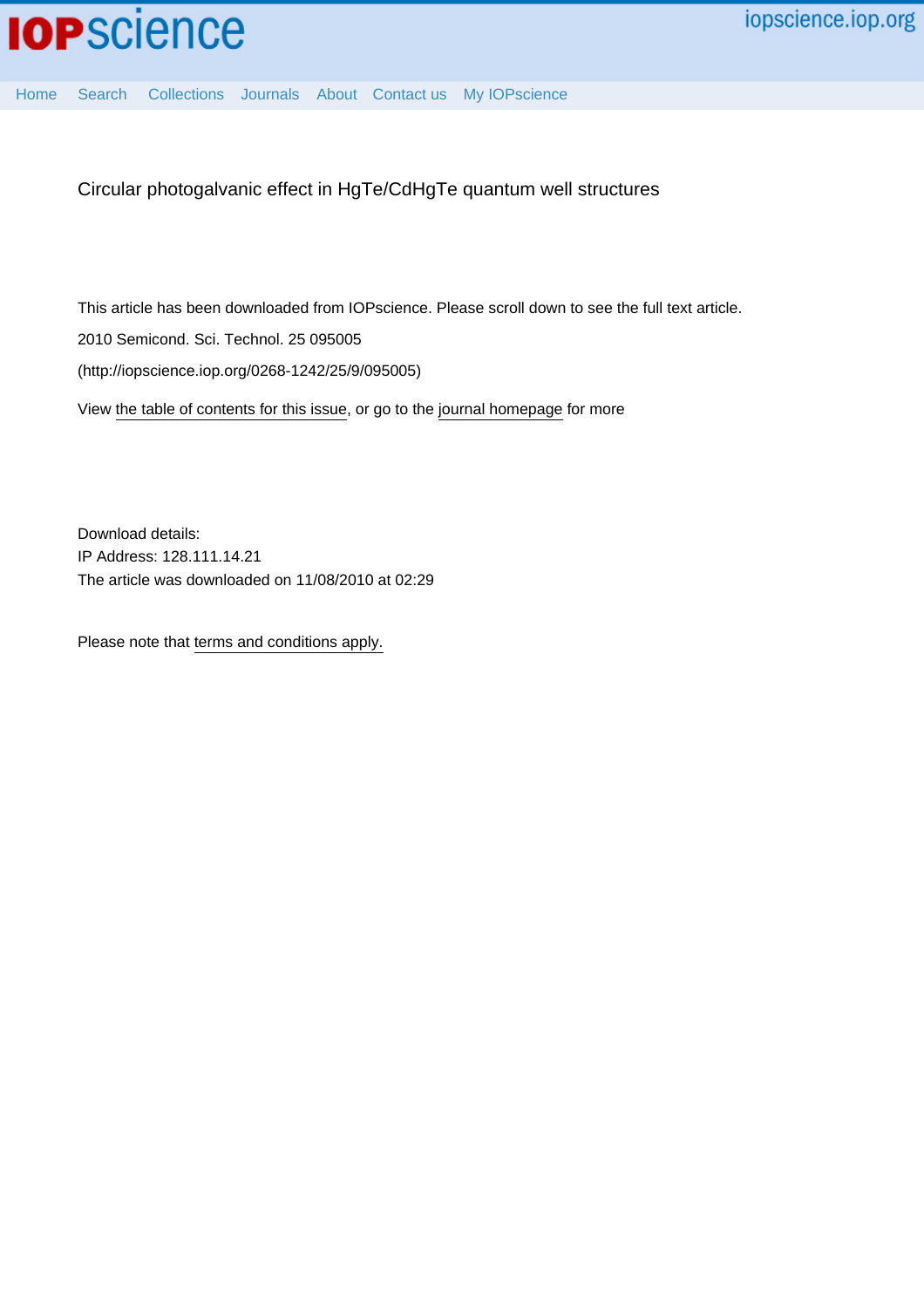# **Circular photogalvanic effect in HgTe***/***CdHgTe quantum well structures**

**B Wittmann**1**, S N Danilov**1**, V V Bel'kov**2**, S A Tarasenko**2**, E G Novik**3**, H** Buhmann<sup>3</sup>, C Brüne<sup>3</sup>, L W Molenkamp<sup>3</sup>, Z D Kvon<sup>4</sup>, N N Mikhailov<sup>4</sup>, **S A Dvoretsky**4**, N Q Vinh**5,7**, A F G van der Meer**5**, B Murdin**<sup>6</sup> **and S D Ganichev**<sup>1</sup>

<sup>1</sup> Terahertz Center, University of Regensburg, 93040 Regensburg, Germany

<sup>2</sup> Ioffe Physical-Technical Institute of the Russian Academy of Sciences, 194021 St Petersburg, Russia

<sup>3</sup> Physical Institute (EP3), University of Würzburg, 97074 Würzburg, Germany

<sup>4</sup> Institute of Semiconductor Physics, 630900 Novosibirsk, Russia

<sup>5</sup> FOM Institute for Plasma Physics 'Rijnhuizen', PO Box 1207, NL-3430 BE Nieuwegein,

The Netherlands

<sup>6</sup> University of Surrey, Guildford, GU2 7XH, UK

E-mail: [sergey.ganichev@physik.uni-regensburg.de](mailto:sergey.ganichev@physik.uni-regensburg.de)

Received 14 June 2010, in final form 14 June 2010 Published 5 August 2010 Online at [stacks.iop.org/SST/25/095005](http://stacks.iop.org/SST/25/095005)

## **Abstract**

We describe the observation of the circular and linear photogalvanic effects in HgTe*/*CdHgTe quantum wells. The interband absorption of mid-infrared radiation as well as the intrasubband absorption of terahertz radiation in the quantun well structures is shown to cause a *dc* electric current due to these effects. The photocurrent magnitude and direction varies with the radiation polarization state and crystallographic orientation of the substrate in a simple way that can be understood from a phenomenological theory. The observed dependences of the photocurrent on the radiation wavelength and temperature are discussed in terms of a microscopic model.

(Some figures in this article are in colour only in the electronic version)

## **1. Introduction**

High mobility HgTe quantum well (QW) structures are attracting rapidly growing attention due to the peculiar band structure properties. HgTe QWs exhibit an inverted band structure ordering for QWs exceeding a certain critical width, i.e. the ordering of electron- and hole-like states is interchanged [\[1,](#page-6-0) [2](#page-6-0)]. In this kind of QW the structural inversion asymmetry leads to a strong Rashba spin–orbit splitting with energies of the order of 30 meV [\[3\]](#page-6-0). Furthermore, the quantum spin Hall effect [\[2\]](#page-6-0) has been observed and manifests itself in the formation of two spin polarized counter propagating one-dimensional helical edge channels which results in a quantized conductance without magnetic field. The inverted band structure and strong spin–orbit interaction also give rise to unusual opto-electronic phenomena, e.g. a recently observed nonlinear magneto-gyrotropic photogalvanic effect

[\[4](#page-6-0)]. Photogalvanic effects (PGE), in particular the circular photogalvanic effect (CPGE), in low-dimensional structures have been proved powerful for the study of non-equilibrium processes in semiconductor QWs yielding information on their point-group symmetry, inversion asymmetry degree of QWs, details of the band spin-splitting, and on processes of electron momentum, spin, and energy relaxation (for a recent review see [\[5](#page-6-0)]). The CPGE is a photon-helicity-dependent photocurrent, caused by a transformation of the photon angular momenta into a translational motion of charge carriers. Microscopically, the conversion can be due to spin-dependent mechanisms  $[6–8]$  $[6–8]$  or orbital effects  $[9, 10]$  $[9, 10]$  $[9, 10]$ . The mechanisms may, as shown theoretically [\[11,](#page-7-0) [12\]](#page-7-0), contain contributions associated with the Berry curvature and side jumps giving rise to a macroscopic *dc* current quadratic in the amplitude of the *ac* electric field.

Here we report the observation and investigation of the CPGE in HgTe QW structures with different growth direction induced by terahertz (THz) as well as mid-infrared radiation (MIR). Our investigations show that the CPGE can be

<sup>7</sup> Present address. ITST, Department of Physics, University of California, Santa Barbara, CA 93106-4170, USA.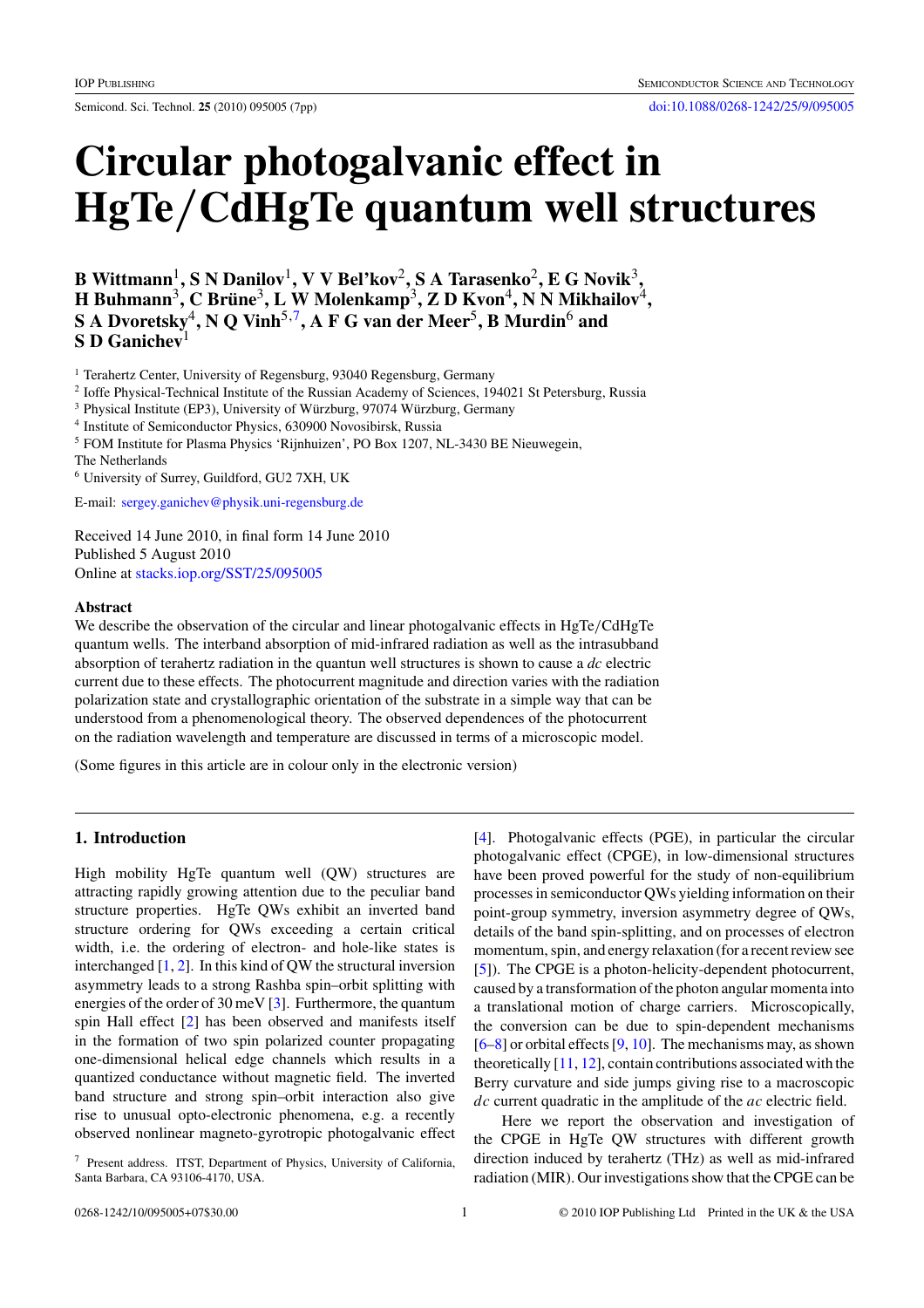effectively generated in HgTe QWs with a strength of about an order of magnitude larger than that observed in GaAs, InAs and SiGe low-dimensional structures [\[5\]](#page-6-0). This large photocurrent magnitude is of particular importance for an optimization of all-electric semiconductor room temperature detectors, which are based on PGE and provide information about the polarization state of the laser radiation [\[13](#page-7-0)]. We present the phenomenological theory of the linear photogalvanic effect (LPGE) and CPGE in two-dimensional channels with pointgroup symmetry corresponding to  $(0\ 0\ 1)$ - and  $(0\ 1\ 3)$ -oriented structures and compare the results with experimental data on polarization dependences. We show the results of the band structure calculations and discuss the possible mechanisms of infrared*/*terahertz radiation absorption.

### **2. Experimental details**

The experiments were carried out on *n*-type Hg0*.*3Cd0*.*7Te*/*HgTe*/*Hg0*.*3Cd0*.*7Te QW structures of the (0 0 1) and (0 1 3) crystallographic orientations and various QW widths  $L_W$ . Structures with the (001) surface orientation were grown by molecular beam epitaxy (MBE) on  $Cd_{0.96}Zn_{0.04}$ Te substrates and have  $L_W$  either 8 nm or 22 nm. Structures with the (0 1 3) surface orientation were grown on GaAs substrates by a modified MBE method [\[14\]](#page-7-0) and have  $L_W = 21$  nm. Samples with the sheet density of electrons  $n_s$ from  $1 \times 10^{11}$  cm<sup>-2</sup> to  $2 \times 10^{12}$  cm<sup>-2</sup>, and the mobility at 4.2 K in the range between  $5 \times 10^4$  and  $5 \times 10^5$  cm<sup>2</sup>/Vs were studied in the temperature range from 4.2 K up to room temperature. While for (001) QWs all edges were obtained by cleaving, for  $(013)$  samples two edges were prepared by cleaving and the others were cut normal to them. We fabricated two pairs of ohmic contacts prepared by thermal in-bonding and centred in the middle of sample edges. In this way we enabled the investigations of photocurrents for  $(0\,0\,1)$ -grown QWs along the  $x \parallel [1 \overline{1} \overline{0}]$  and  $y \parallel [1 \overline{1} \overline{0}]$  crystallographic directions and in  $(013)$ -oriented samples along the  $x'$  and *y* directions. The photocurrent was measured in unbiased structures via the voltage drop across a  $50\Omega$  load resistor. The voltage was recorded with a storage oscilloscope. The samples were mounted in an optical cryostat with *z*-cut crystal quartz windows which allowed us to study photocurrents in the temperature range from 4.2 K up to room temperature.

The photocurrents were induced by applying mid-infrared or terahertz laser radiation. As a radiation source in the MIR range between 6  $\mu$ m and 15  $\mu$ m (corresponding to photon energies from  $\hbar \omega = 206.7$  meV to 82.7 meV) we used a frequency-tunable free electron laser 'FELIX' at FOM-Rijnhuizen in the Netherlands [\[15](#page-7-0)]. The output pulses of light from FELIX were chosen to be  $\approx$  6 ps long, separated by 40 ns, in a train (or 'macropulse') of 7  $\mu$ s duration. The macropulses had a repetition rate of 5 Hz. The extraction of the absolute photocurrent magnitude in response to such short pulses is not an easy task. To calibrate the data we used  $\approx$ 100 ns long pulses of a transversely excited atmospheric pressure (TEA)  $CO<sub>2</sub>$  laser with a fixed operating wavelength of  $\lambda = 9.6 \ \mu m$ (corresponding photon energy  $\hbar \omega = 129$  meV) and power  $P \simeq 2$  kW. The wavelength dependence of the current from FELIX was scaled to coincide with the  $CO<sub>2</sub>$  laser result. For the measurements in the terahertz range we used a molecular gas laser, which was pumped optically by the TEA  $CO<sub>2</sub>$  laser [\[16](#page-7-0)]. With NH<sub>3</sub> as the active laser gas, we obtain 100 ns pulses of linearly polarized radiation at wavelengths  $\lambda = 90$ , 148 and 280  $\mu$ m (corresponding photon energies  $\hbar\omega$  are 13.7, 8.4 and 4.4 meV). We also used  $D_2O$  and  $CH_3F$  as laser gases to obtain radiation with  $\lambda = 385$  and 496  $\mu$ m ( $\hbar \omega = 3.2$  and 2.5 meV), respectively. The peak power of THz radiation used in our experiments was in the range from 3 kW to 30 kW. Radiation was applied with an angle of incidence  $\theta_0$  varying from  $-30^\circ$ to  $+30^\circ$  to the QW normal in the  $(xz)$  plane, see the inset of figure [2.](#page-3-0) To investigate the CPGE we use elliptically polarized light. The polarization of the laser beam was modified from linear to elliptical (and circular) by means of ZnSe Fresnel rhombus for the mid-infrared radiation and crystal quartz *λ/*4-plates for the THz radiation. The radiation helicity *P*<sub>circ</sub> of the incident light varies from  $-1$  ( $\sigma$ <sub>−</sub>) to +1 ( $\sigma$ <sub>+</sub>) according to  $P_{\text{circ}} = \sin 2\varphi$ , where  $\varphi$  is the angle between the initial plane of the laser radiation polarization and the optical axis of the quarter-wave polarizer. The light polarization states for some characteristic angles  $\varphi$  are sketched on the top of figure [2.](#page-3-0)

In our samples, MIR and THz radiations induced photocurrents due to direct band-to-band optical transitions or indirect intrasubband (Drude-like) optical transitions within the lowest size-quantized subband, respectively. This conclusion is supported by the calculation of the band structure using an envelope function approximation [\[17](#page-7-0)] based on an eight-band  $\mathbf{k} \cdot \mathbf{p}$  Hamiltonian. HgTe, which is a semimetal, forms a type-III QW with  $Hg_0$ <sub>3</sub> $Cd_0$ <sub>7</sub>Te barrier as indicated in the insets in figure [1.](#page-3-0) Depending on the quantum confinement, i.e. the well width, and on the temperature, a normal (figure  $1(a)$  $1(a)$ ) or inverted (figure  $1(b)$ ) band structure can be realized with a positive or negative gap between  $E_1$ - and  $H_1$ subbands [\[18](#page-7-0)]. A detailed description of the model as well as the band structure parameters employed in the calculations can be found in [\[19](#page-7-0)]. Our calculations show that mid-infrared radiation with a photon energy of the order of 100 meV used in the experiments in fact should cause direct interband optical transitions in all our samples (see figure [1\)](#page-3-0). We note that in some samples transitions between size-quantized subbands may contribute to the absorption of MIR radiation. In the THz range photon energies are of the order of  $\leq 10$  meV, which is insufficient for band-to-band transitions and the current is caused by indirect (Drude-like) optical transitions within the first size-quantized subband.

## **3. Experimental results**

Irradiating (0 0 1)-grown HgTe*/*HgCdTe QW structures with polarized light at oblique incidence we detected a photocurrent signal measured across one of the contact pairs. Figure [2](#page-3-0) (left panel) shows the dependence of the photocurrent on the angle  $\varphi$  measured at room temperature in the direction normal to the plane of incidence (*xz*) and obtained at two angles of incidence  $\theta_0 = \pm 30^\circ$ . The current reversed its direction when switching the sign of the radiation helicity. For the data shown the polarization dependence of the photocurrent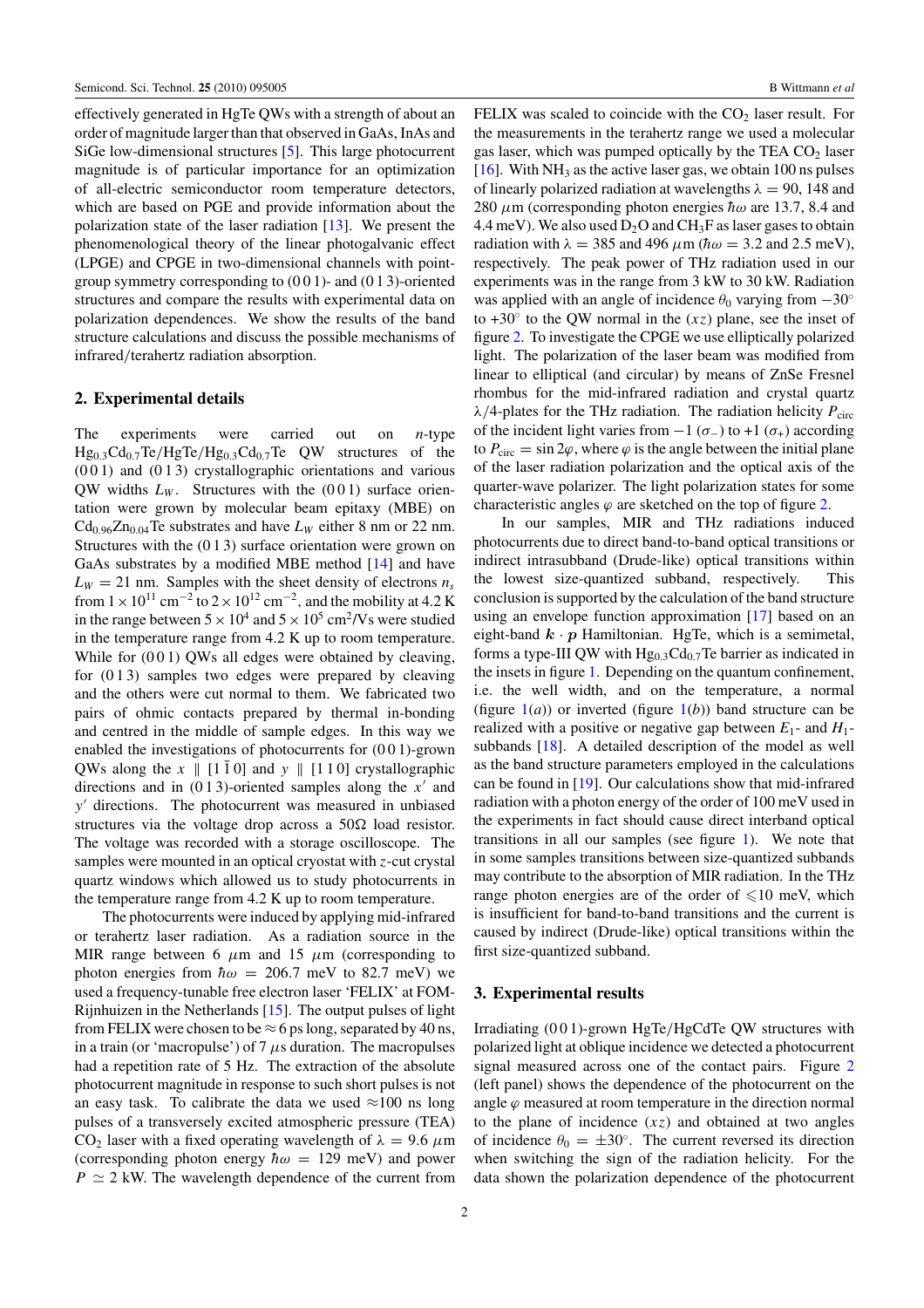<span id="page-3-0"></span>

**Figure 1.** Calculated band structure for QWs with  $L_W = 8$  nm and 22 nm at  $T = 300$  K. Arrows show optical transitions induced by mid-infrared radiation used in the experiments ( $\hbar \omega = 129 \text{ meV}$ ). Insets sketch the band profile of HgTe-based QWs with the normal and inverted band structure. Note that while at  $T = 4.2$  K 8 nm QWs have an inverted band structure, at room temperature they exhibit a normal band ordering.

is well described by  $J_y = J_0 \cdot \sin 2\varphi \propto P_{\text{circ}}$ .<sup>8</sup> We emphasize that by inverting the incidence angle the photocurrent changes its sign (at  $\theta_0 \approx 0$ ). In the longitudinal geometry, when the photocurrent is picked up in the plane of incidence, no helicitydependent photocurrent was observed. Below, in section [4,](#page-5-0) we will demonstrate that these polarization and angle of incidence dependences follow exactly from a phenomenological theory. The effect is observed in wide spectral and temperature ranges, from 6 *μ*m to 496 *μ*m and from 4.2 K to 300 K.

Figure [3](#page-4-0) shows the wavelength dependence of the circular (photon-helicity-dependent) photocurrent, *J*circ, obtained for two (001)-grown QWs. To extract  $J_{\text{circ}}$  from the total signal we used the fact that it changes direction upon switching the helicity. Taking the difference of right- and left-handed radiation-induced photocurrents we define  $J_{\text{circ}} = [J(\varphi = 45^{\circ})]$  $-J(\varphi = 135^{\circ})/2$  $-J(\varphi = 135^{\circ})/2$  $-J(\varphi = 135^{\circ})/2$ . Figure 3 demonstrates that in the midinfrared range the samples exhibit similar spectral behaviour: the signal does not depend on the wavelength in the range from 6 to 12  $\mu$ m and then rises rapidly, so that from 12 to 15  $\mu$ m the photocurrent strength increases by a factor of 4. While the initial lack of the spectral dependence of  $J_{\rm circ}$ can be attributed to the spectral behaviour of the interband absorption in this range, the signal rise at longer wavelength remains unclear. One of the possible explanations might be attributed to intersubband resonance absorption. However, the wavelength of resonant transitions between the two lowest subbands should depend strongly on the QW width [\[20](#page-7-0)], whereas figure [3](#page-4-0) shows that the signal increase occurs at the same wavelengths for samples with very different QW widths. This observation excludes resonant intersubband transitions as an origin of such spectral behaviour, unless there is an accidental coincidence of the absorption between the lowest subbands in the narrow well and the absorption into higher



**Figure 2.** Photocurrent as a function of radiation helicity measured at room temperature in HgTe QWs grown on (0 0 1)- and (0 1 3)-oriented substrates (left and right panels, respectively). The photocurrent was excited by THz radiation with wavelength  $\lambda = 148 \ \mu \text{m}$  and power  $P \approx 5 \text{ kW}$ . The left panel shows a photocurrent generated in the  $(0\,0\,1)$ -grown QW at oblique incidence in the direction normal to the plane of incidence (data are shown for  $\theta_0 = \pm 30^\circ$ ). The solid lines are fits to the phenomenological equation [\(4\)](#page-5-0), where the term proportional to sin 2*ϕ* dominates. The right panels represent the photocurrent in (0 1 3)-grown QWs detected at normal incidence ( $\theta_0 = 0$ ) in two perpendicular directions. The solid lines are fits to the phenomenological equations [\(5\)](#page-6-0) and [\(6\)](#page-6-0). Insets show corresponding experimental geometries. Along the top the polarization ellipses corresponding to key phase angles  $\varphi$  are sketched.

subbands in the wider well. This is possible in principle in HgTe-based QWs which have a complex band structure. One could also imagine that, in spite of the fact that direct optical transitions dominate in the absorption of mid-infrared radiation, the weaker free carrier absorption may contribute substantially to the photocurrent generation yielding larger signals at lower frequencies. This assumption, however, is not supported by the measurements carried out in the THz range (see the inset in figure [3\)](#page-4-0), where current is excited by radiation with photon energy smaller than the energy gap. Figure [3](#page-4-0) demonstrates that in the whole THz range the photocurrent magnitude is substantially smaller than that obtained with mid-infrared radiation. This fact indicates that the photocurrent in the mid-infrared range cannot be attributed to free carrier absorption, because this mechanism should yield an enhancement of the current with the wavelength increase. Such a spectral dependence is indeed observed in the terahertz range, where photocurrent rises significantly at longer wavelengths (see the inset in figure [3\)](#page-4-0).

The helicity-dependent photocurrent was also detected in (0 1 3)-grown samples (see figures 2 and [4\)](#page-4-0). However, in contrast to (0 0 1)-oriented QWs, in these structures the current is observed even at normal incidence. Here depending on the structure design, radiation wavelength and/or temperature the currents in both  $x'$  and  $y'$  directions can be well fitted simply by  $J = J_0 \cdot \sin 2\varphi \propto P_{\text{circ}}$  (as for the circumstances of

<sup>8</sup> We note that at some wavelength of the radiation an additional photocurrent component proportional to  $\sin 4\varphi$  is detected. This contribution is due to the LPGE [\[16,](#page-7-0) [20,](#page-7-0) [21\]](#page-7-0).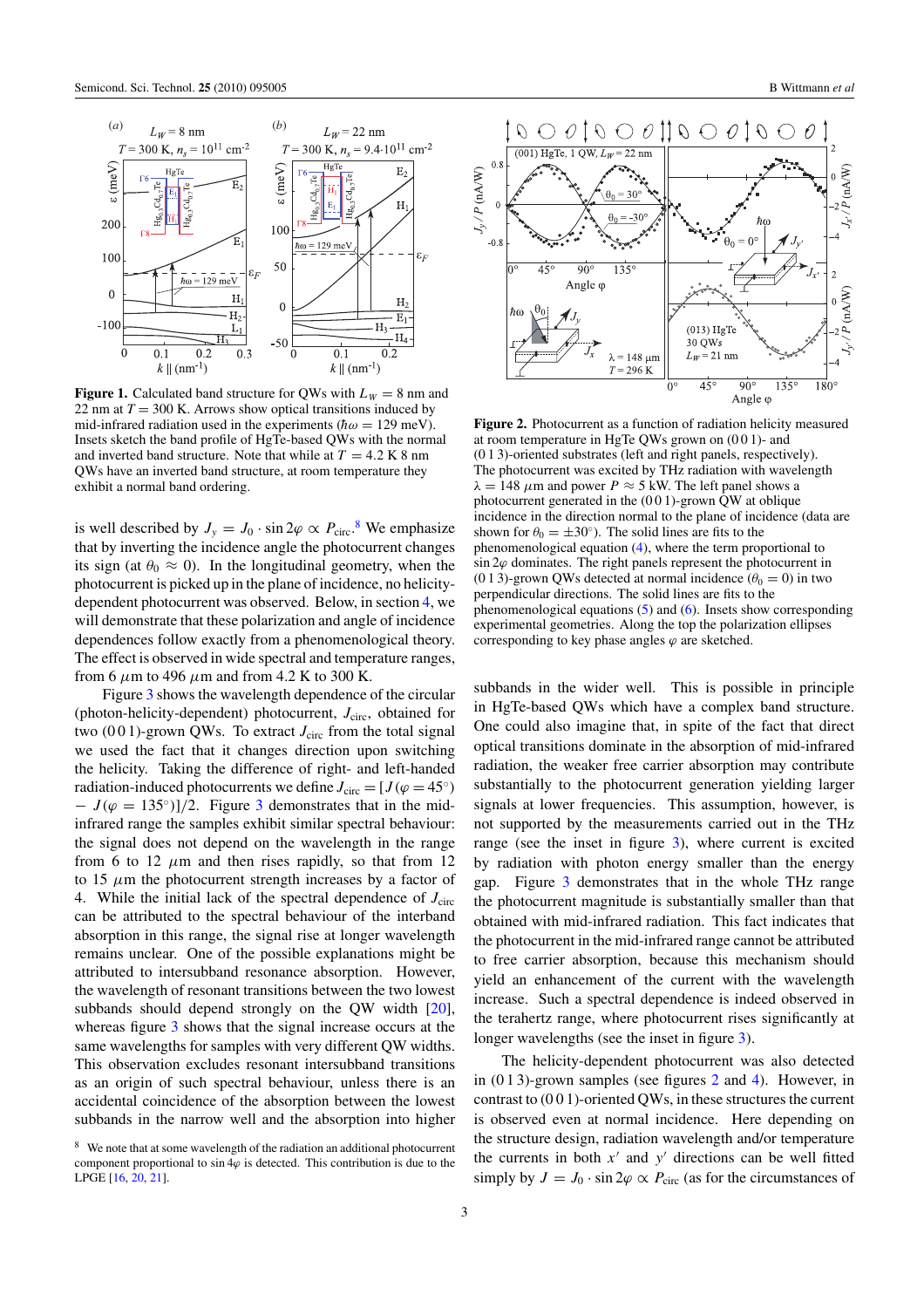<span id="page-4-0"></span>

**Figure 3.** The spectral dependence of the photon-helicity-driven photocurrent measured in two  $(001)$ -grown structures with OW widths of  $L_W = 22$  nm (triangles) and  $L_W = 8$  nm (squares) in the mid-infrared range. The data were taken using a free electron laser and were scaled to the CPGE photocurrent obtained for  $L_W =$ 22 nm found by using a TEA CO<sub>2</sub> laser operating at  $\lambda = 9.6 \,\mu$ m (diamond). The inset shows the CPGE photocurrent spectrum in the THz range for  $L_W = 8$  nm. The full line is a guide for the eyes.



**Figure 4.** The helicity dependence of the photocurrent in the (0 1 3)-grown HgTe single QW for normal incidence light. The solid line is a fit to the phenomenological equation [\(6\)](#page-6-0).

figure [2\)](#page-3-0) or by more complex dependence on the angle  $\varphi$  (see figure 4) given by

$$
J = A \cdot \sin 2\varphi + B \cdot \sin 4\varphi + C \cdot \cos 4\varphi + D. \tag{1}
$$

Here, *A*, *B*, *C* and *D* are the fitting parameters, described in more detail below in section [4.](#page-5-0) While the first term on the right-hand side of (1) describes the CPGE [\[6\]](#page-6-0), the other terms yield the LPGE [\[16](#page-7-0), [20,](#page-7-0) [21\]](#page-7-0). We note that even if *B*, *C* and *D* are non-zero,  $J_{\text{circ}} = [J(\varphi = 45^{\circ}) - J(\varphi = 135^{\circ})]/2$ is proportional to *A* and hence is a measure of the CPGE. Measuring the CPGE and LPGE contributions as a function of the angle of incidence we observed that all currents for the (0 1 3)-grown samples reach a maximal value at normal incidence. Below we focus on the CPGE.



**Figure 5.** The spectral behaviour of the power-normalized helicity-dependent photocurrent along the  $x'$  direction measured in the  $(0 1 3)$ -grown QW excited by the mid-infrared radiation. The data are obtained at normal incidence using the free electron laser (down triangles) and normalized to the CPGE photocurrent measured by applying the TEA  $CO<sub>2</sub>$  laser (diamond) operating at  $\lambda = 9.6 \ \mu \text{m}$ . The top right inset shows spectral behaviour of  $J_{x'}$  and  $J_{y'}$  in the THz range, which correspond to the projections of the total photocurrent (see the inset in the bottom, left). Note the axis break on the ordinate.



**Figure 6.** Temperature dependence of  $J_{x'}$  and  $J_{y'}$  photocurrents measured in the (0 1 3)-grown single QW applying radiation with  $\lambda = 148 \ \mu \text{m}$ . The photocurrents correspond to the projections of the total photocurrent on the  $x'$  and  $y'$  directions (see the inset).

Experimentally, we observed a major difference between the photocurrent excited in (0 1 3)-oriented QWs and that in (0 0 1)-grown QWs. In the higher symmetry structures, (0 0 1) grown QWs, *J*circ can only be excited by oblique incidence, its direction is always restricted to the perpendicular to the plane of incidence for the experimental geometry used, and only the photocurrent magnitude and sign are the functions of angle, temperature and wavelength. In the (0 1 3)-grown structure,  $J_{\text{circ}}$  can be produced by normal incidence and can flow in any direction as shown in figures [2,](#page-3-0) 5 and 6, where it can be seen that the photocurrent components  $x'$  and  $y'$  behave differently and even change their relative sign depending on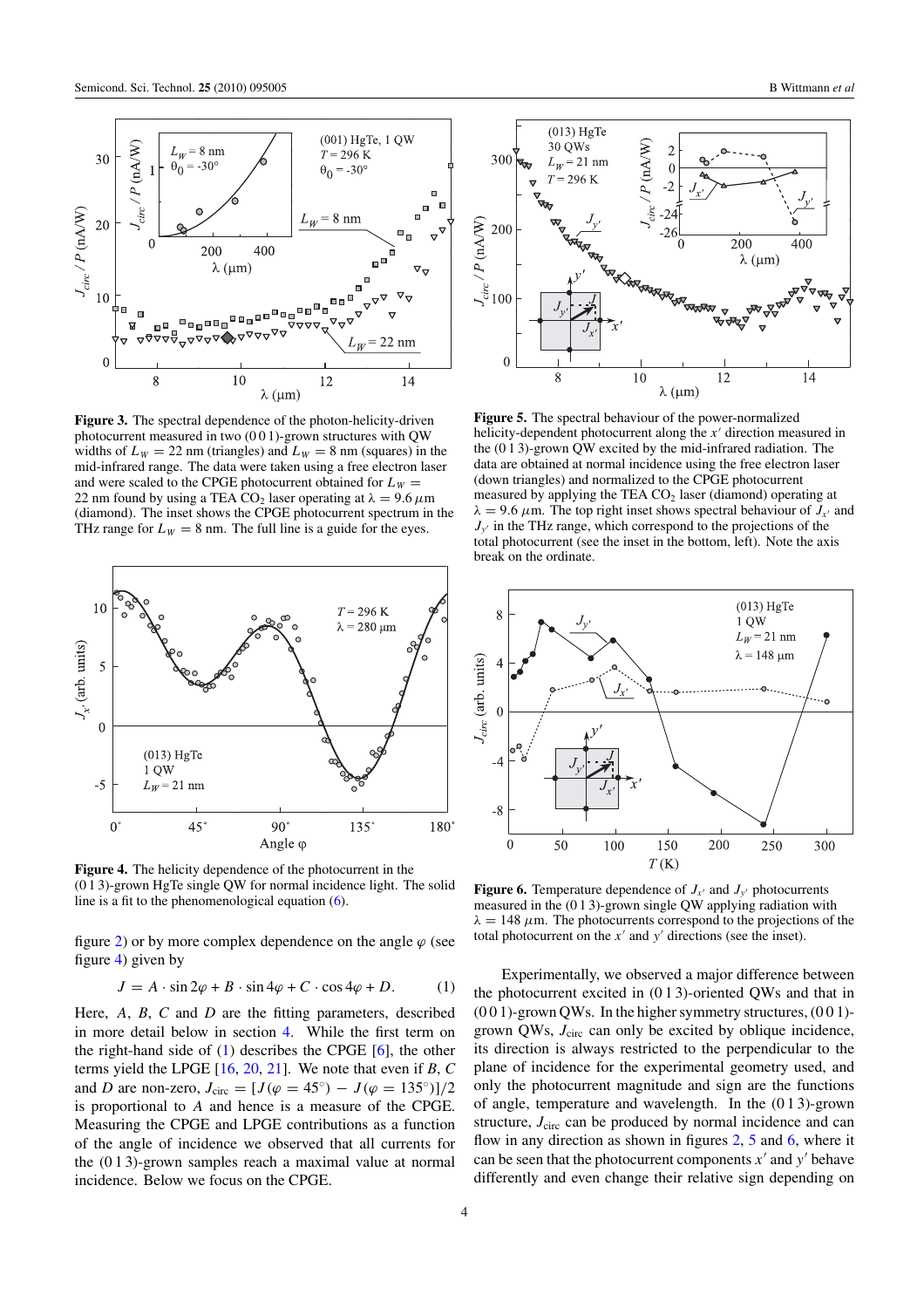<span id="page-5-0"></span>the wavelength and temperature. The spectral behaviour of the circular photocurrent is shown in figure [5](#page-4-0) for one of the pairs of contacts. As for  $(001)$ -grown QWs, we observed that for some mid-infrared spectral range (in this case  $10-15 \mu m$ ) the signal is almost independent of the wavelength. Unlike (001)-grown QWs, it becomes larger at shorter *λ*. Applying THz radiation we observed the photocurrent caused by free carrier absorption which, like for  $(001)$ -grown QWs, is substantially smaller than that in mid-infrared range. The wavelength and the temperature dependence of  $J_{x'}$  and  $J_{y'}$  components are shown in the insets in figures [5](#page-4-0) and [6,](#page-4-0) respectively. We emphasize that the lack of restriction on the photocurrent direction was detected for (0 1 3)-grown QWs only, which are characterized by the point symmetry group  $C_1$ , the group of the lowest symmetry comprising only the identity.

### **4. Phenomenological theory and discussion**

In order to describe the observed dependences of photocurrent on the light polarization and the angle of incidence, as well as to understand the qualitative difference in photocurrents in  $(0 0 1)$ - and  $(0 1 3)$ -grown structures, we derive here phenomenological equations for the linear and circular PGE in two-dimensional HgTe-based structures. The photogalvanic current density *j* can be written as a function of the electric component *E* of the radiation field and the propagation direction  $\hat{e}$  in the following form  $[5, 20]$  $[5, 20]$  $[5, 20]$  $[5, 20]$ :

$$
j_{\lambda} = \sum_{\beta} \gamma_{\lambda\beta} \,\hat{e}_{\beta} P_{\text{circ}} \, |E|^2 + \sum_{\mu,\nu} \chi_{\lambda\mu\nu} \frac{E_{\mu} E_{\nu}^* + E_{\mu}^* E_{\nu}}{2} \,, \quad (2)
$$

where the first term on the right-hand side is proportional to the radiation helicity  $P_{\text{circ}}$  and represents the CPGE, while the second term corresponds to the linear photogalvanic effect [\[16](#page-7-0), [20\]](#page-7-0), which may be superimposed on the CPGE. The indices  $\lambda$ ,  $\beta$ ,  $\mu$ ,  $\nu$  run over the coordinate axes. The second rank pseudotensor  $\gamma$  and the third rank tensor  $\chi$ , symmetric in the last two indices, are the material parameters. We note that while in the theoretical consideration the current density *j* is used, in the experiments the electric current *J* is measured which is proportional to *j*.

The HgTe QWs grown along the  $z \parallel [001]$  direction correspond to the  $C_{2v}$  point group. This group includes a rotating axis  $C_2$  parallel to the [001]-direction and two mirror planes,  $m_1$  and  $m_2$ , coinciding with the  $(xz)$  and  $(yz)$ planes, respectively (figure 7). It follows from Neumann's principle and equation (2) that the circular photocurrent can only occur along those axes where for all symmetry operations components of *j* transform in the same way as components of the pseudovector  $S = P_{\text{circ}}\hat{e}$  describing the radiation helicity. Let us consider it for circularly polarized radiation propagating along the *x* direction, i.e. for  $S_x$ . The reflection in each mirror plane transforms the current component  $j<sub>y</sub>$  and the pseudovector component  $S_x$  in the same way:  $j_y \rightarrow -j_y$ ,  $S_x \rightarrow -S_x$  for the plane  $m_1$  (see figure 7(*c*)) and  $j_y \rightarrow j_y$ ,  $S_x \rightarrow S_x$  for the plane  $m_2$ . Therefore, the photocurrent  $j_y \propto S_x$  is possible. Similar arguments hold for  $j_x \propto S_y$ . For any other relative directions of *j* and *S*, a linear coupling of the current and the radiation helicity is forbidden. For instance,



**Figure 7.** (*a*) Coordinate system of the (0 0 1)-grown HgTe QW which has  $C_{2v}$  symmetry, (*b*) mirror planes  $m_1$  and  $m_2$  and the  $C_2$ -axis in the QW grown along  $z \parallel [0 \ 0 \ 1]$ . Arrows in (*c*) show that the reflection in the mirror plane  $m_1$  changes the sign of both the polar vector component  $j<sub>y</sub>$  and the axial vector component  $S_x = P_{\text{circ}}\hat{e}_x$ , demonstrating that a linear coupling  $j_y \propto S_x$  is allowed under these symmetry operations. This coupling is also allowed by the other symmetry operations of the point group, and so is  $j_x \propto S_y$ .

the reflections in both  $m_1$  and  $m_2$  planes reverse the direction of  $S<sub>z</sub>$  while  $C<sub>2</sub>$  does nothing. There is no polar vector component that transforms in the same way. It indicates that  $S_z$  cannot give rise to a photocurrent in (0 0 1)-grown QW structures. Thus, the CPGE can only be generated at oblique incidence and in the direction normal to the plane of incidence, (*xz*) or (*yz*), as observed in the experiments. For the QW structures of the  $C_{2v}$  point group, these arguments can be used to show that the non-zero components of the second rank pseudotensor and the third rank tensor are the following:  $\gamma_{xy}$ ,  $\gamma_{yx}$ ,  $\chi_{xxz} = \chi_{xzx}$  and  $\chi_{\text{yyz}} = \chi_{\text{yzy}}$ . These four components are linearly independent. Optical excitation of such structures at oblique incidence in the *(xz)*-plane with elliptically polarized light generates electric current whose *x*- and *y*-components depend on the angles  $\varphi$ and  $\theta$  as follows:

$$
j_x(\varphi) = \frac{1}{2} \chi_{xxz} E_0^2 t_p^2 \sin \theta \cos \theta (1 - \cos 4\varphi), \tag{3}
$$

$$
j_{y}(\varphi) = E_0^2 t_p t_s \sin \theta \left[ \gamma_{yx} \sin 2\varphi - \frac{1}{2} \chi_{yyz} \sin 4\varphi \right]. \tag{4}
$$

Here,  $E_0$  is the electric field amplitude of the incident radiation,  $t_p$  and  $t_s$  are the Fresnel amplitude transmission coefficients from vacuum to the structure for the *s*- and *p*-polarized light, respectively  $[22]$  $[22]$ ,  $\theta$  is the refraction angle related to the incidence angle  $\theta_0$  by  $\sin \theta = \sin \theta_0 / n_\omega$  and  $n_\omega$  is the refractive index.

We note that the LPGE described by equation (3) and second term on the right-hand side of equation (4) was detected for several wavelengths. It can be excited by linearly polarized radiation, which was also checked experimentally (the data are not shown here).

Now we turn to the symmetry analysis of equation (2) for (0 1 3)-oriented QWs, which was not carried out so far. The QWs of this orientation belong to the trivial point group  $C_1$  lacking any symmetry operation except the identity. Hence, symmetry does not impose any restriction on the relation between the radiation electric field and photocurrent components. All components of the pseudotensor *γ* and the tensor  $\chi$  may be different from zero. Phenomenologically, for the  $C_1$  symmetry group, the photogalvanic current for the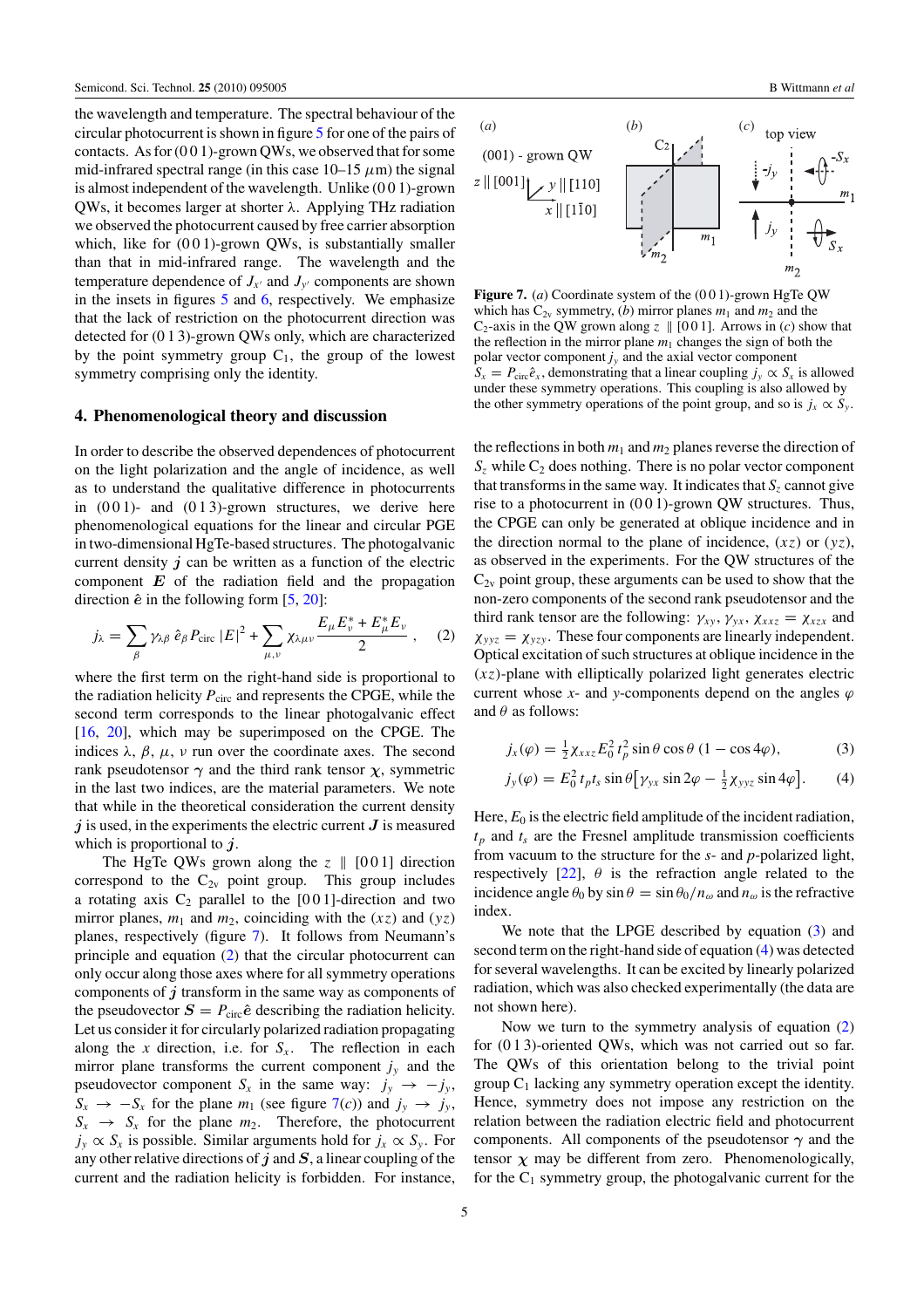<span id="page-6-0"></span>excitation along the QW normal with elliptically polarized light is given by

$$
j_{x'} = -E_0^2 t_s^2 \left[ \gamma_{x'z'} \sin 2\varphi - \frac{\chi_{x'x'x'} + \chi_{x'y'y'}}{2} + \frac{\chi_{x'x'x'} - \chi_{x'y'y'}}{4} (1 + \cos 4\varphi) + \frac{\chi_{x'x'y'}}{2} \sin 4\varphi \right],
$$
 (5)

$$
j_{y'} = -E_0^2 t_s^2 \left[ \gamma_{y'z'} \sin 2\varphi - \frac{\chi_{y'x'x'} + \chi_{y'y'y'}}{2} + \frac{\chi_{y'x'x'} - \chi_{y'y'y'}}{4} (1 + \cos 4\varphi) + \frac{\chi_{y'x'y'}}{2} \sin 4\varphi \right].
$$
 (6)

Exactly this polarization dependence is encapsulated in [\(1\)](#page-4-0) and observed in experiments as can be seen in figure [2](#page-3-0) and, in particular, in figure [4,](#page-4-0) where all terms given by (6) contribute substantially. Equation [\(2\)](#page-5-0) shows that the photogalvanic current may also be excited by linearly polarized light in the geometry of normal incidence. In this case, equations (5) and (6) take the form

$$
j_{x'} = -E_0^2 t_s^2 \left[ \chi_{x'x'y'} \sin 2\alpha - \frac{\chi_{x'x'x'} + \chi_{x'y'y'}}{2} + \frac{\chi_{x'x'x'} - \chi_{x'y'y'}}{2} \cos 2\alpha \right],
$$
 (7)

$$
j_{y'} = -E_0^2 t_s^2 \left[ \chi_{y'x'y'} \sin 2\alpha - \frac{\chi_{y'x'x'} + \chi_{y'y'y'}}{2} + \frac{\chi_{y'x'x'} - \chi_{y'y'y'}}{2} \cos 2\alpha \right],
$$
 (8)

where  $\alpha$  is the angle between the light polarization plane and the  $x'$  axis. We have checked experimentally (not shown) that the photocurrent induced under linearly polarized excitation is well fitted by these equations.

Equations  $(5)$  and  $(6)$  show that, in  $(013)$ -oriented QWs, the CPGE photocurrent direction is arbitrary and not forced to a definite crystallographic axis. The fact that  $J_{x'}$  and  $J_{y'}$  as well as their ratio  $J_{x'}/J_{y'}$  exhibit a nontrivial variation with the radiation wavelength (figure [5\)](#page-4-0) or sample temperature (figure  $\overline{6}$ ) is also in agreement with equations (5) and ([6\)](#page-4-0) yielding for circularly polarized light  $j_{x'}/j_{y'} = \gamma_{x'z'}/\gamma_{y'z'}.$ Indeed all the components of the tensor  $\gamma$  are linearly independent in the structures of the  $C_1$  point-group symmetry, so the ratio between them can be changed by varying the experimental conditions. Therefore there is no preferential direction of the circular photocurrent forced by the symmetry arguments. The same is valid, and observed experimentally, for the linear photogalvanic current.

Another important point is that the photocurrent strength in HgTe-based structures, e.g. for the CPGE current, is of about an order of magnitude larger than that observed in GaAs, InAs and SiGe low-dimensional structures [5]. Our results reveal that photogalvanic measurements open a rich field for the investigation of the microscopic properties of this novel and promising material. The microscopic theory of these phenomena in HgTe-based QWs, in particular with the inverted band ordering, is a task for future, which is complicated by the band structure, with almost flat valence bands and strong spin slitting in comparison with other materials. In fact, all

known mechanisms of the CPGE are enhanced in HgTe-based structures: spin-related mechanisms  $[5, 6, 8, 23]$  $[5, 6, 8, 23]$  due to large spin–orbit coupling, and orbital mechanisms [\[9](#page-7-0), [10](#page-7-0)] due to a very small band gap. To distinguish between spin and orbital mechanisms additional research is required. In this respect future experiments on time-resolved photogalvanics under short-pulsed circularly polarized photoexcitation, with the pulse duration being comparable with the free-carrier momentum and spin relaxation times, would be desirable and informative. Such experiments would also reveal a great deal about the momentum, energy and spin relaxation of nonequilibrium photoexcited carriers.

### **5. Conclusions**

To summarize, our experiments show that helicity-driven photogalvanic currents can effectively be generated in HgTe QWs. The large photoresponse obtained in the whole range of investigated radiation frequencies suggests that HgTe QW structures are promising for the detection of THz*/*IR radiation, in particularly, for the all-electric detection of the radiation Stokes parameters [\[24\]](#page-7-0). Our results, however, reveal that, while (0 1 3)-grown QWs can be effectively used for certain radiation wavelengths, they cannot be applied for a broadband detection. As discussed above, in structures of this orientation, symmetry does not impose any restriction on the relation between the radiation electric field and photocurrent components resulting in a complex spectral and temperature behaviour. To get around this complexity (which would make calibration difficult) but preserve the possibility of use at normal incidence, (1 1 2)-grown QWs could be used. Such QWs are technologically available, and belong to the  $C_s$  point group, confining the CPGE current to the  $[1 \overline{1} 0]$ crystallographic direction for normal incidence radiation. This feature makes it possible to prepare devices for which the CPGE dominates at all wavelengths.

#### **Acknowledgments**

We thank E L Ivchenko for helpful discussions. The financial support of the DFG via programs SFB 689 and AS327*/*2-1, the Linkage grant of IB of BMBF at DLR, the MES, the RFBR, the President Grant for young scientists (MD-1717.2009.2), and Foundation 'Dynasty'-ICFPM is gratefully acknowledged.

## **References**

- [1] Buhmann H 2009 *Int. J. Mod. Phys.* B **23** [2551](http://dx.doi.org/10.1142/S0217979209061974)
- [2] König M et al 2007 Science [318](http://dx.doi.org/10.1126/science.1148047) 766
- [3] Gui Y S *et al* 2004 *Phys. Rev.* B **70** [115328](http://dx.doi.org/10.1103/PhysRevB.70.115328)
- [4] Diehl H *et al* 2009 *Phys. Rev.* B **80** [075311](http://dx.doi.org/10.1103/PhysRevB.80.075311)
- [5] Ivchenko E L and Ganichev S D 2008 Spin photogalvanics *Spin Physics in Semiconductors* ed M I Dyakonov (Berlin: Springer)
- [6] Ganichev S D *et al* 2001 *Phys. Rev. Lett.* **86** [4358](http://dx.doi.org/10.1103/PhysRevLett.86.4358)
- [7] Ganichev S D and Prettl W 2003 *J. Phys.: Condens. Matter* **15** [R935](http://dx.doi.org/10.1088/0953-8984/15/20/204)
- [8] Bieler M, Laman N, van Driel H M and Smirl A L 2005 *Appl. Phys. Lett.* **86** [061102](http://dx.doi.org/10.1063/1.1855426)